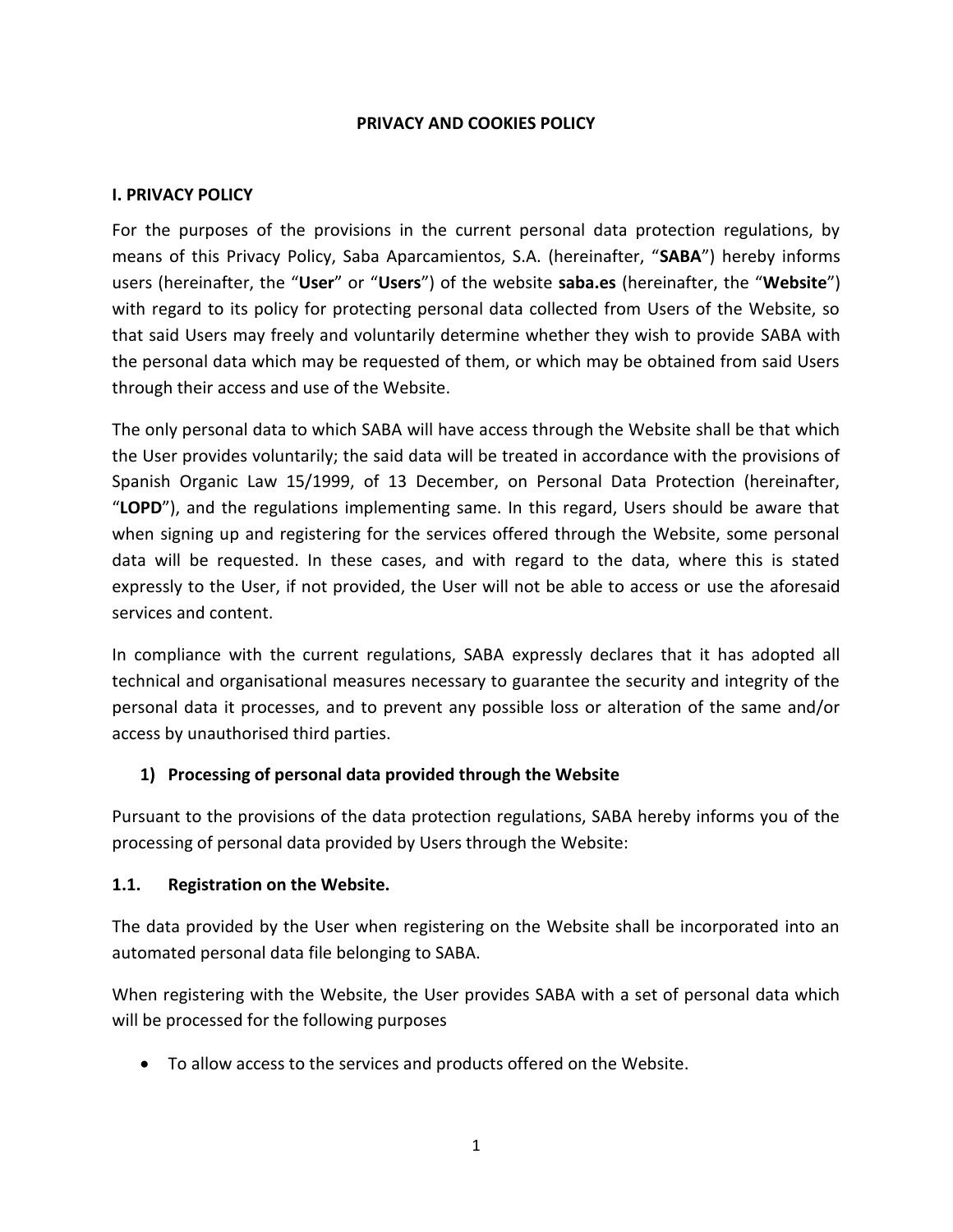- To manage, maintain, develop, control and promote the services and products offered on the Website.
- To contact the User to request his/her opinion or his/her participation in customer satisfaction surveys.
- To send commercial communications relating to the services and products offered by companies in the SABA Group (listed on the website [www.saba.eu\)](http://www.saba.eu/) which may be of interest to the User.

Unless stated otherwise, the User authorises his/her personal data to be disclosed to the aforesaid companies in the SABA Group, with a view to him/her being sent commercial communications related to the services and products marketed by the group companies.

## **1.2. Purchase of products or services offered by SABA**

The data facilitated by the User for the purchase of any products or services offered by SABA shall be incorporated into an automated personal data file belonging to the SABA company with which the User enters into a contract (depending on the location of the parking space), and which appear in **Annex 1** for the following purposes:

- To manage and develop the contractual relationship between both Parties.
- To manage the payment process for the services and products offered on the Website.
- To contact the User to request his/her opinion or his/her participation in customer satisfaction surveys.
- To send personalised commercial communications in connection with the services and products offered by the SABA company with which the User enters into a contract, for which we may prepare buyer profiles and purchasing habit analyses from the information obtained from User's purchases.

Unless stated otherwise, the User authorises the aforesaid data to be disclosed to the aforesaid companies in the SABA Group (which are listed on the website [www.saba.eu\),](http://www.saba.eu/) with a view to his/her being sent commercial communications in connection with the services and products marketed by said companies.

# **2) Accuracy and appropriateness of data**

SABA hereby informs the User of the mandatory nature of the collection of data requested for the provision of services offered through the Website, except in those cases where it is indicated as optional.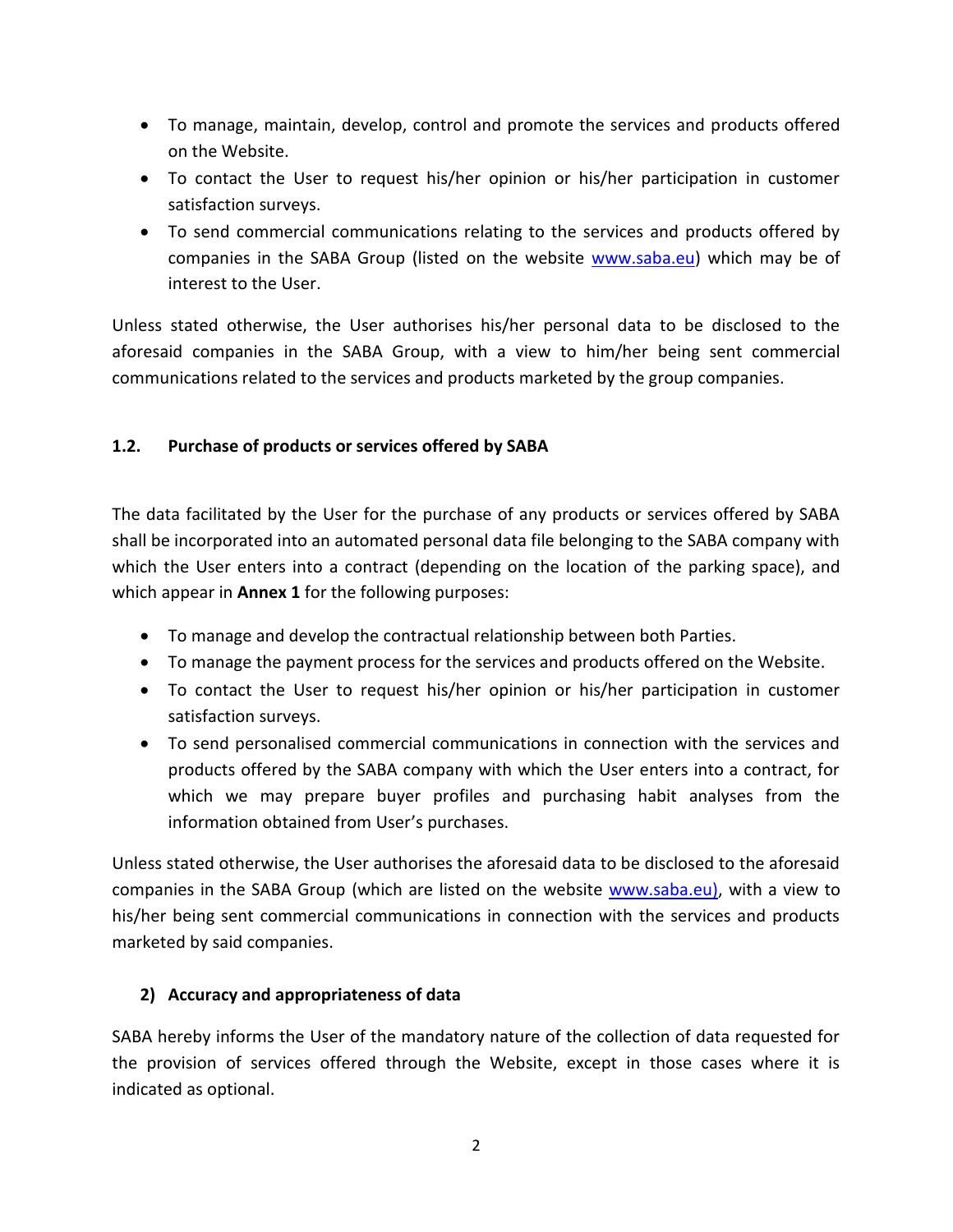The User shall be responsible for the truthfulness and accuracy of the personal data provided; SABA reserves the right to exclude any User providing false data from the registered service, without prejudice to any other actions applicable under the Law.

In the event of any change in data supplied, SABA would request Users to notify the company of the same as soon as possible in order to keep them updated. In this regard, the User undertakes to provide accurate information in relation to his/her personal data.

In the event that the User provides third party data, he/she guarantees that the said data has been gathered with the express consent of the holder thereof for disclosure to SABA, for the purposes of processing it as referred to in this Privacy Policy.

## **3) Provision of data**

Except for those companies for which disclosure of the data may be necessary, in the setting of the contractual relationship with the User, (e.g., banking institutions, for payment purposes) and/or for which the User has given his/her consent, SABA notifies and guarantees that the User's personal data shall not be provided to third parties. In any case, should SABA resolve to provide the User's personal data to third parties other than Group companies, the User's prior, express, informed and unequivocal consent shall be requested.

SABA may disclose information about the User without his/her prior consent if so demanded by the Law or required by a Court or Tribunal.

# **4) Legal age**

Only adult natural persons over the age of 18 with full legal standing may register on the Website. SABA reserves the right to verify the User's age at any time, and shall be entitled to cancel registration if it is ascertained that the User is under age. Similarly, in the event that a User selects a user name and identifier similar to another one for his/her account, SABA reserves the right to delete or reclaim the same, if considered appropriate.

# **5) Free text fields**

The purpose of the free text fields which may appear on the Website for Users' use (e.g., forms, evaluations, contact sections, etc.) is solely and exclusively to gather information for the purpose of improving the quality of the services.

Should the User provide data relating to ideology, beliefs, religion, union membership, health, sexual practices or racial origin through his/her comments, which have in no way been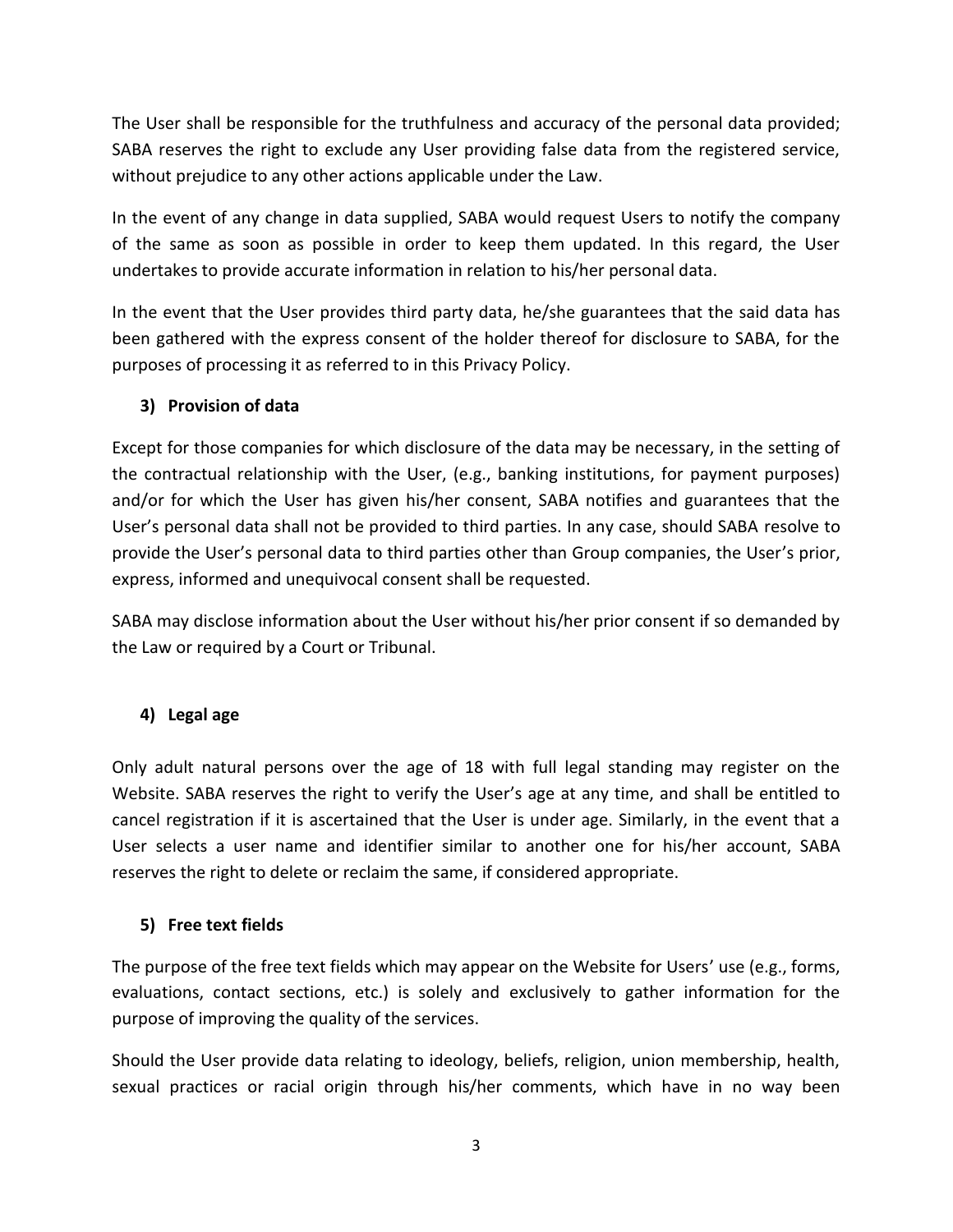requested by SABA, the User's acceptance to send the said data entails express consent for the processing of said data by SABA, and thus declares the titleholder thereof.

## **6) Importing of information from social networks.**

The activation and use of external social networks of which the User is a member through SABA, as well as the possibility of importing data from the same to the registered account, entails the identification and authentication of the User on the external network, on the basis of which the data specified above will be extracted. SABA advises the User to review the terms of use and the privacy policy of those networks from which data on him/her is to be imported.

In any case, the User shall take into account that by accessing the aforesaid social networks, he/she is leaving the setting of SABA to access one that is beyond the control of SABA. Consequently, SABA shall not be held liable for any possible breaches of security in the aforesaid settings.

Once the data has been imported and incorporated into the User's registration account, his/her data shall be processed for the purposes described in this Privacy Policy. SABA guarantees that it will assume security measures in line with the applicable regulations, in addition to those which SABA may diligently decide to implement, without it being obliged, in any case, to establish security measures not required by the law.

# **7) Rights of access, rectification, cancellation and/or opposition:**

In any case, SABA guarantees the User the exercising of his/her rights to access, rectify, cancel and oppose, by remitting the express request to the postal and/or e-mail addresses appearing in **Annex 1**, by indicating "LOPD" in the subject, and the company with which he/she wishes to exercise his/her rights. Pursuant to the applicable data protection regulations, the aforesaid request must contain the following data of the affected party: name and surname(s), address for the purpose of notifications, and a photocopy of his/her National ID document, or any other legally valid document accrediting his/her identity, and request on which the application is based.

Similarly, the User may revoke his/her consent for the remittance of commercial communications at any time by sending a request to SABA, to the address appearing at the start of this clause, addressed to Departamentomarketing@saba.eu, or to the e-mail address: marketing@saba.eu.

## **II. COOKIES POLICY**

## **What are cookies?**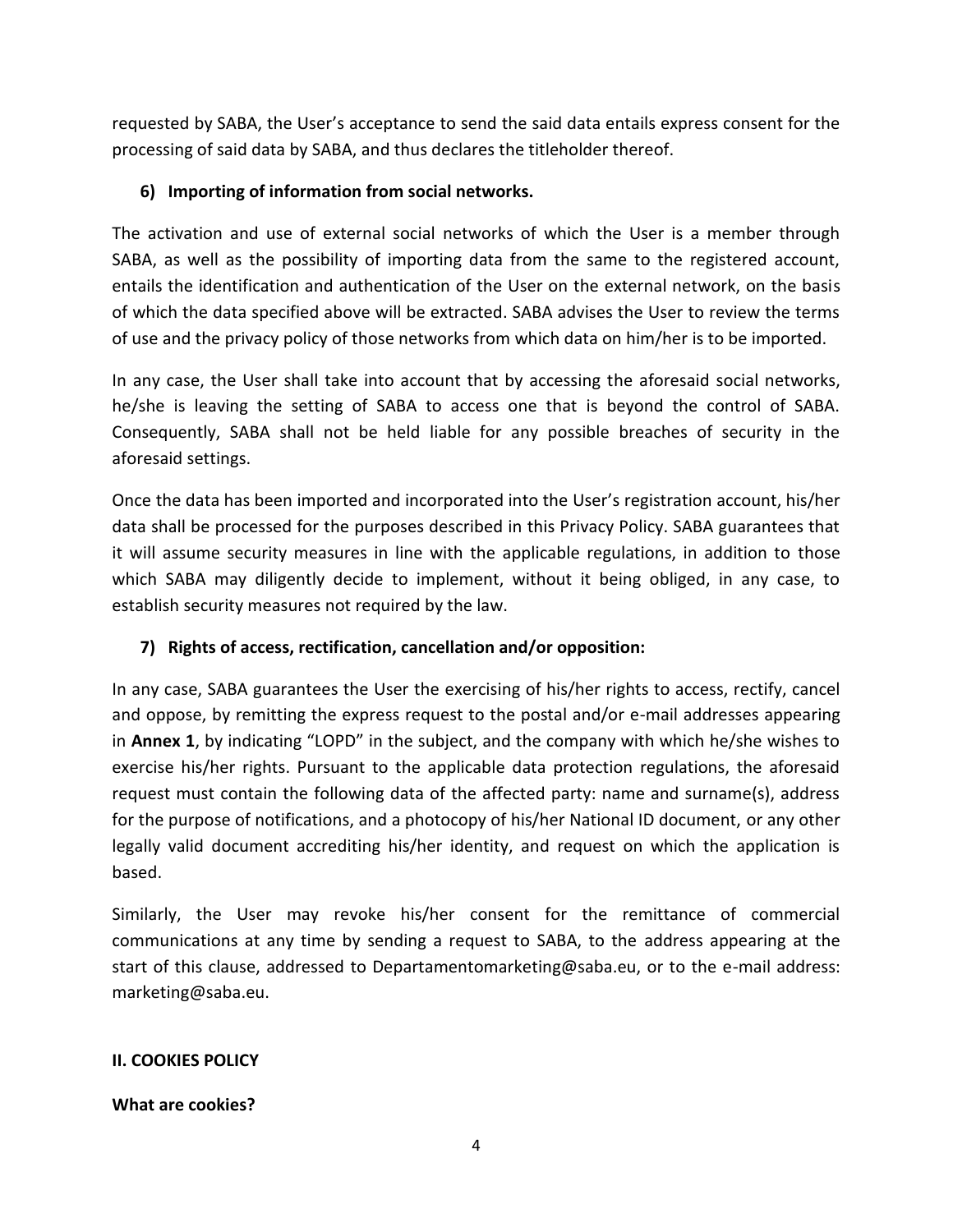Users are advised that the Website uses cookies. Cookies are small data files generated in the User's computer which allow information to be stored which has been generated by the User's own activity in the network. Among other things, cookies allow a website to store and retrieve information on a user's browsing habits or on his/her computer and, depending on the information that they contain and the manner in which the computer is used, they may be used to recognise the User.

The cookies themselves are sent to the user's computer from a machine or domain administered by Saba Aparcamientos, S.A., (hereinafter, "**SABA**") and from where the services requested by the User are supplied. Third party cookies, however, are sent to the user's computer from a machine or domain that is not administered by the Company, but by another entity which processes the data obtained through the cookies.

This website uses session cookies (which gather and store data while the User is accessing the Website) and persistent cookies. Persistent cookies are stored on the User's computer so that the data gathered can be accessed and processed by the body responsible for the cookie for a definite period of time, which may vary from a few minutes to a number of years.

## **Cookies used on this website**

The User does not provide this information directly. It is gathered automatically as a means of supporting the User's visit to the Website.

The following table identifies the cookies used on the Website, as well as whether they are firstparty or third-party cookies, (along with identification of the third party contracted and whose services the User has decided to use) and for the following purpose:

| First-party/<br><b>Third-party cookies</b> | <b>Entity which</b><br>manages the<br>cookies | <b>Purpose</b>                                                                                                                                                                        |
|--------------------------------------------|-----------------------------------------------|---------------------------------------------------------------------------------------------------------------------------------------------------------------------------------------|
| First-party cookies                        | Saba                                          | Those which are sent to your computer from a domain<br>or group administered by SABA.                                                                                                 |
| Third-party cookies                        | Google                                        | Those which are sent to your computer from a machine<br>or domain that is not administered by SABA but by<br>another entity which processes the data obtained<br>through the cookies. |
| Session cookies                            | Saba                                          | They are deleted on leaving the website or when the<br>browser session is closed.                                                                                                     |
| Persistent cookies                         | Saba                                          | These are cookies that are stored on your computer<br>when the browser session is closed. Storage time may<br>vary from a few minutes to a number of years.                           |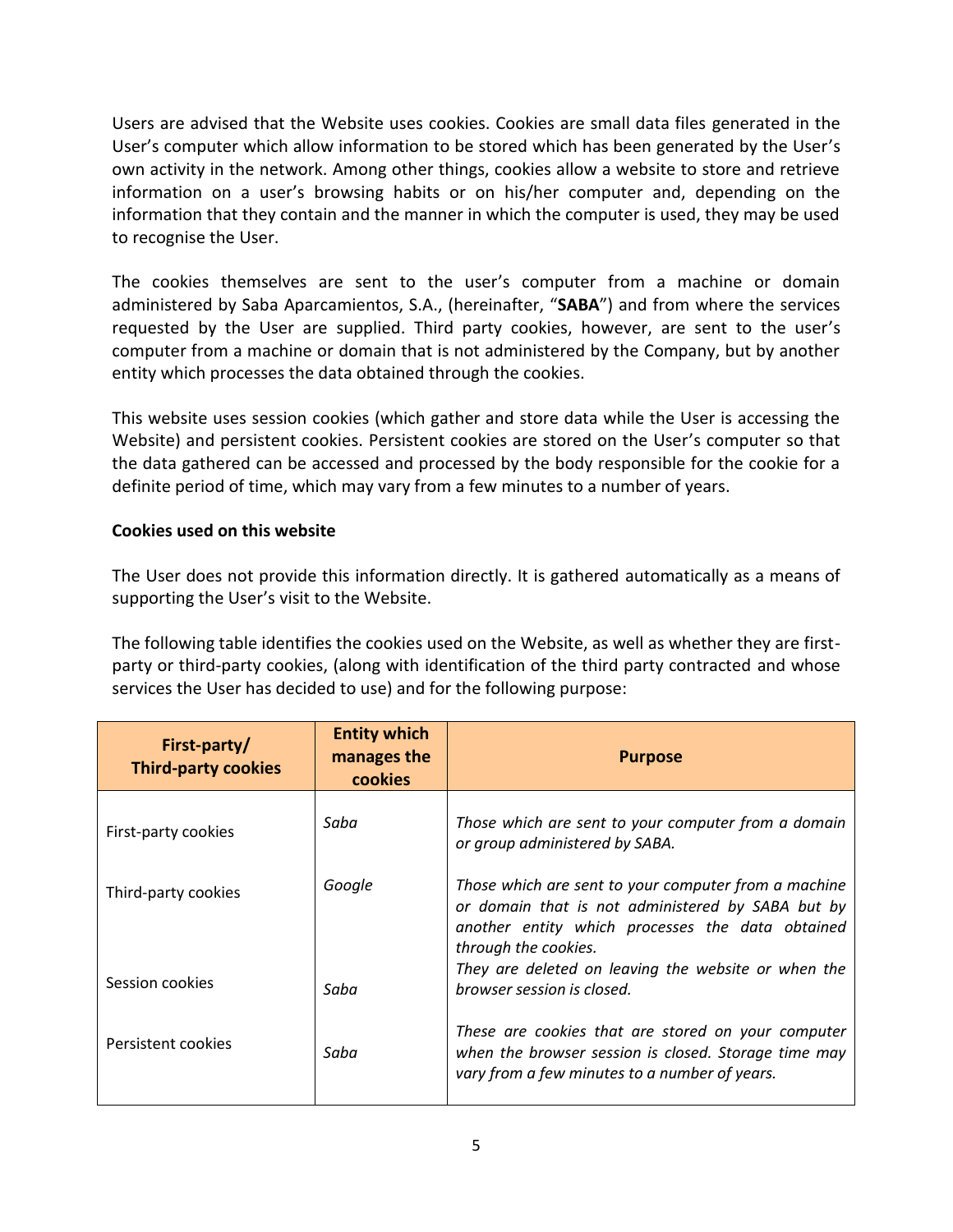| Analysis cookies                   | Saba/Google | Those which are processed either by SABA or by third<br>parties, allow us to quantify the number of visits and<br>the use that Users make of our application in order to<br>measure and statistically analyse their use, to correct<br>any shortcomings detected, and to facilitate the use of<br>the SABA website.                                                                                             |
|------------------------------------|-------------|-----------------------------------------------------------------------------------------------------------------------------------------------------------------------------------------------------------------------------------------------------------------------------------------------------------------------------------------------------------------------------------------------------------------|
| Advertising cookies                | Google      | When visiting the website, or running adverts for SABA<br>products or services, and in order to control and<br>monitor the efficacy of the advertising, cookies are<br>installed in your browser or on your computer which<br>help to measure, for example, the number of times an<br>advert is viewed, where they appear, at what time they<br>are viewed, where from, and if they have been viewed<br>before. |
| Behavioural advertising<br>cookies | Google      | These are types of advertising cookies which are used to<br>store and retrieve information on users' behaviour,<br>obtained through the constant observation of their<br>browsing habits, making it possible to develop a specific<br>profile to offer them advertising on the basis thereof.                                                                                                                   |

SABA will not be held responsible for the content or accuracy of the Cookie Policies of third parties.

#### **Management of cookies**

Notwithstanding the foregoing, the User may, at any time, set the Cookies allowed in his/her browser. Nonetheless, deactivating cookies may hinder the proper operation of certain sections of the Website.

Depending on the browser used, the installation options may be found in different sections. To this end, the User will need to consult the instructions for the browser in use to learn how to block or allow the installation of Cookies. For the following browsers, Users can find further information via the following links:

Chrome: http://support.google.com/chrome/bin/answer.py?hl=es&answer=95647

Explorer: http://windows.microsoft.com/es-es/windows7/how-to-manage-cookies-in-internetexplorer-9

Firefox: http://support.mozilla.org/es/kb/habilitar-y-deshabilitar-cookies-que-los-sitios-we

Safari: http://support.apple.com/kb/ph5042